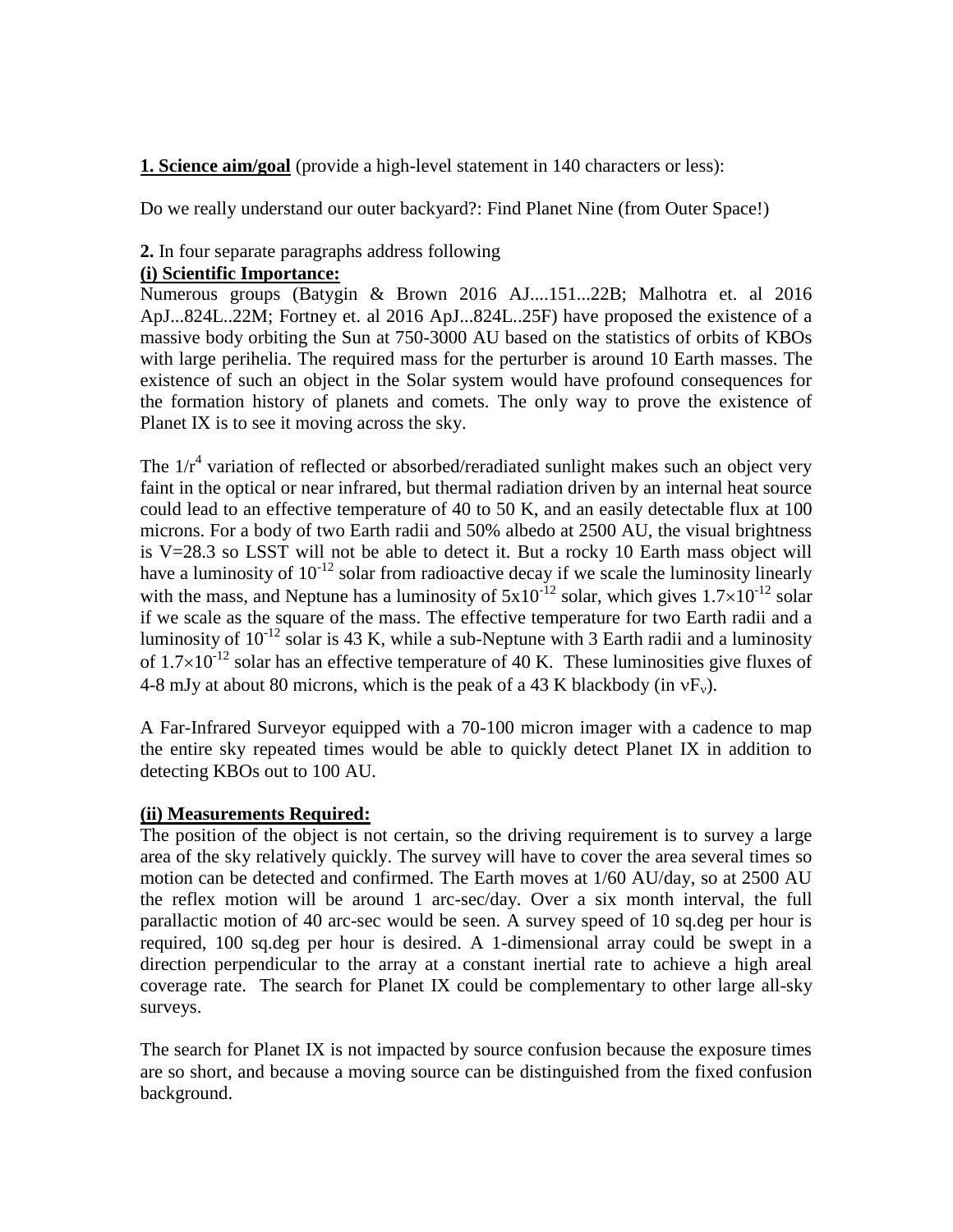# **(iii) Uniqueness to 10m to few mm wavelength facility:**

No other facility can come close to the required mapping speed. A 10 meter FIRS can reach a 7 sigma sensitivity of 1 mJy in a millisecond of integration time, so a fast scanning mode with a 100,000 pixel camera (with 1 arc-second pixels) could scan the sky at nearly 8 sq.deg per second, and 10 sq.deg per hour is easy. Thus the speed needed to search the entire sky for Planet IX in 6 months is available for a cold far-IR telescope in space.

### **(iv) Longevity/Durability:** (with respect to expected 2025-2030 facilities)

Neither LSST nor JWST or WFIRST-AFTA will have enough sensitivity to compete in the search for Planet IX, but they will be able to study it once the location is known.



### **3. Figure:**

Even a 2 Earth Radius Planet 9, with  $T_{\text{eff}}=37K$  has  $\sim$ 4 mJy flux at 80um is detectable with a 5 meter FIRS architecture. FIRS 5 meter (10 meter), 5-sigma, 1second sensitivity at 80um as 0.6 (0.15) mJy from FIRS Architecture Study Report July 22, 2016, slide 2.

## **4. Table:**

| Parameter           | Unit                       | Required  | Desired   | Comments |
|---------------------|----------------------------|-----------|-----------|----------|
|                     |                            | value     | Value     |          |
| Wavelength/band     | um                         | 70-100    | 70-100    |          |
| Number of targets   |                            |           |           |          |
| Survey area         | $\deg^2$                   | 40,000    | 20,000    |          |
| Angular resolution  | arcsec                     | 2         | 3         |          |
| Spectral resolution | $\Delta \lambda / \lambda$ | 0.3       | 0.3       |          |
| Continuum           | $\mu$ Jy                   | 1000      | 1000      |          |
| Sensitivity         |                            |           |           |          |
| line<br>Spectral    | $W m^{-2}$                 | <b>NA</b> | <b>NA</b> |          |
| sensitivity         |                            |           |           |          |